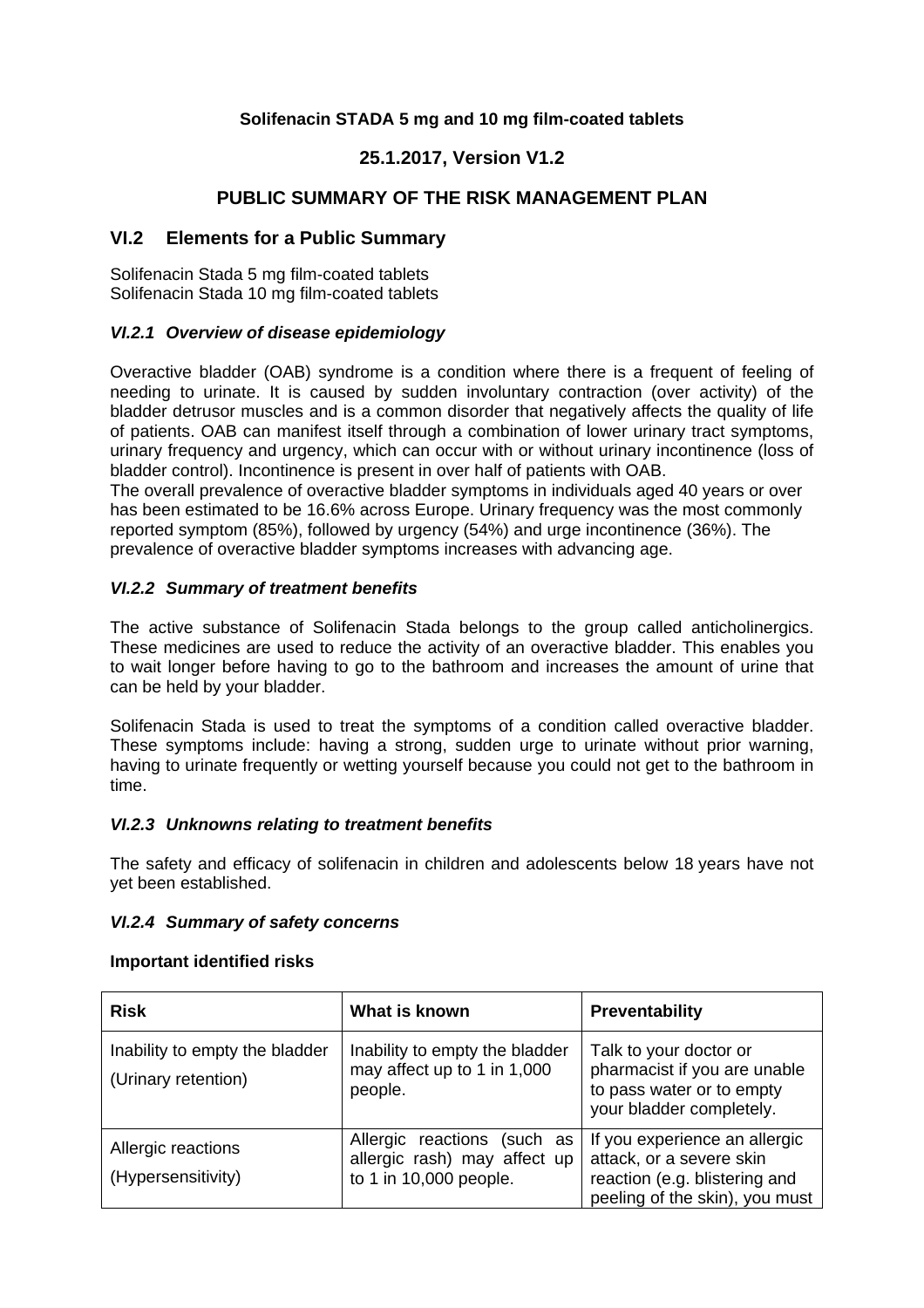|                                                                                             |                                                                                                                                                                                                                                                                                                                       | inform your doctor or<br>pharmacist immediately.<br>Symptoms of an allergic<br>reaction can vary, but may<br>include swelling under the<br>skin, breathing difficulty,<br>itching, rash, and hives.                                                                                                                                                                                                                       |
|---------------------------------------------------------------------------------------------|-----------------------------------------------------------------------------------------------------------------------------------------------------------------------------------------------------------------------------------------------------------------------------------------------------------------------|---------------------------------------------------------------------------------------------------------------------------------------------------------------------------------------------------------------------------------------------------------------------------------------------------------------------------------------------------------------------------------------------------------------------------|
| Cardiac rhythm disorders<br>(Cardiac rhythm disorders)                                      | In case of overdosing, risk of<br>abnormal ECG findings<br>exists. This risk may be<br>higher in patients with low<br>potassium levels, slow heart<br>rate, those concurrently<br>taking medicinal products<br>known to cause ECG<br>abnormalities and in patients<br>with relevant pre-existing<br>cardiac diseases. | Immediately tell your doctor<br>of pharmacist if you notice a<br>change in heart rate<br>(palpitations, irregular or fast<br>heartbeat).                                                                                                                                                                                                                                                                                  |
| Eye diseases which results in<br>damage to the optic nerve<br>and vision loss<br>(Glaucoma) | Glaucoma is a group of eye<br>conditions that damage the<br>optic nerve, which is vital to<br>good vision. This damage is<br>often caused by an<br>abnormally high pressure in<br>the eye.                                                                                                                            | DO NOT take Solifenacin<br>you suffer from<br>Stada if<br>increased pressure in the<br>eyes, with gradual loss of<br>eye sight (glaucoma)<br>Contact your doctor<br>immediately if you<br>experience any of the<br>following symptoms:<br>Severe headache<br>Eye pain<br>Nausea and vomiting<br><b>Blurred vision</b><br>$\bullet$<br>Patchy blind spots in<br>your side or central<br>vision, frequently in<br>both eyes |
| <b>Bowel obstruction</b><br>(lleus)                                                         | Bowel obstruction may occur<br>with the use of Solifenacin<br>Stada.<br>The<br>is<br>frequency<br>unknown.                                                                                                                                                                                                            | Contact your doctor<br>immediately if you<br>experience any of the<br>following symptoms:<br>Mild abdominal pain<br><b>Bloating</b><br>Constipation                                                                                                                                                                                                                                                                       |

# **Important potential risks**

| <b>Risk</b>                   | What is known (Including reason why it is considered a<br>potential risk) |
|-------------------------------|---------------------------------------------------------------------------|
| Use of solifenacin in infants | No data on the excretion of solifenacin in human milk are                 |
| and children whether          | available. In mice, solifenacin and/or its metabolites was                |
| exposed to solifenacin        | excreted in milk, and caused a dose dependent failure to                  |
| directly or exposed via       | thrive in neonatal mice. The use of solifenacin should                    |
| breast-feeding                | therefore be avoided during breastfeeding.                                |